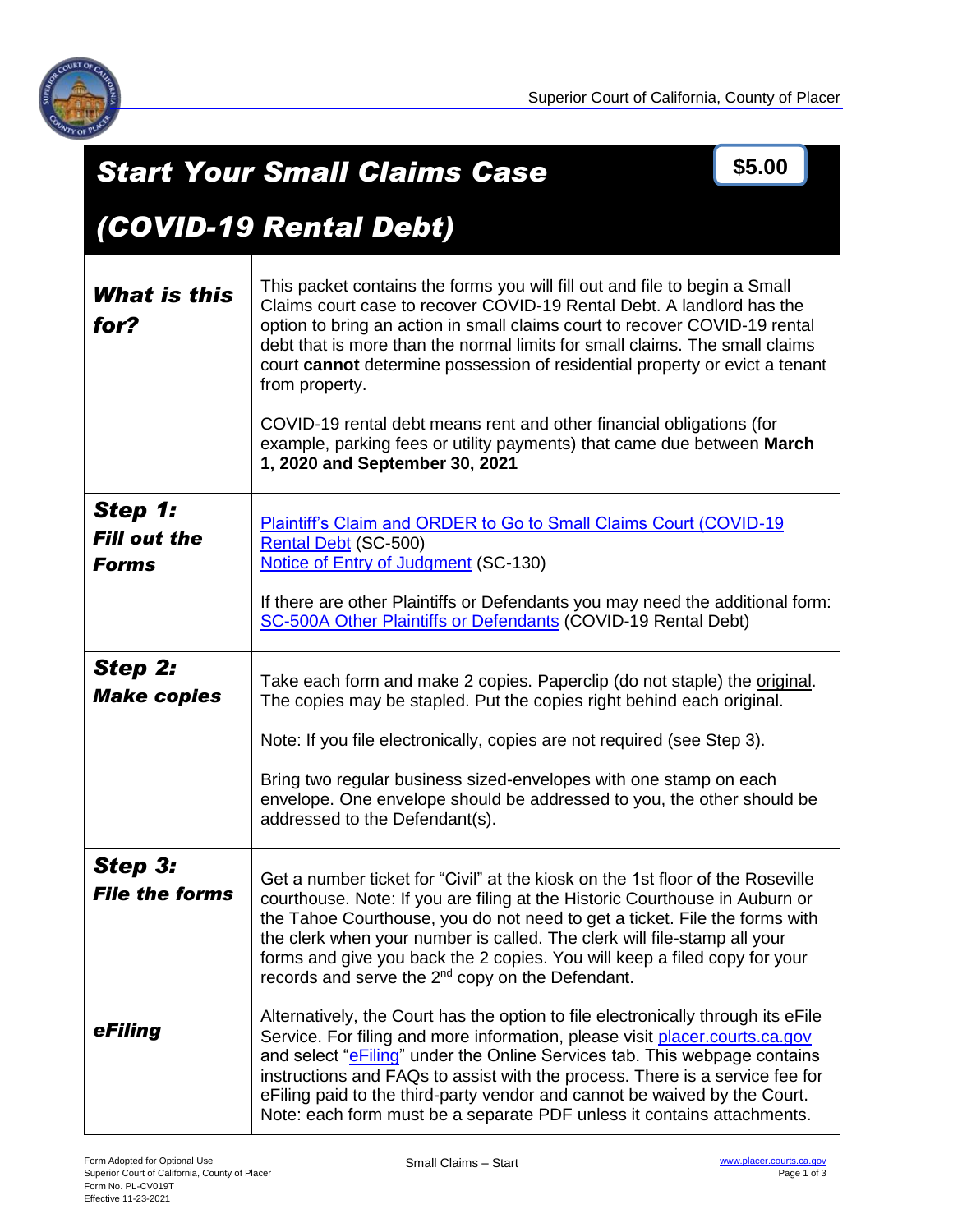

| <b>Filing fee</b>                               | There is a sliding scale filing fee for small claims actions.                                                                                                                                                                                     |  |  |
|-------------------------------------------------|---------------------------------------------------------------------------------------------------------------------------------------------------------------------------------------------------------------------------------------------------|--|--|
|                                                 | Amount you are suing for:<br>Filing Fee is:<br>\$0.00 to \$1,500<br>\$30.00<br>\$1,501 to \$5,000<br>\$50.00<br>\$5,001 and above<br>\$75.00                                                                                                      |  |  |
|                                                 | The Court accepts cash, check, Visa, MasterCard, AMEX and Discover<br>Card. If you cannot afford to pay the filing fee, you may apply for a fee<br>waiver by filling out and filing these forms:                                                  |  |  |
|                                                 | <b>Request to Waive Court Fees (FW-001)</b><br>Order on Court Fee Waiver (FW-003)                                                                                                                                                                 |  |  |
| Step 4:<br><b>Serve the</b><br><b>Defendant</b> | You must have a copy of the Plaintiff's Claim and ORDER to Go to Small<br>Claims Court (SC-500) handed to ("served" on) the Defendant(s).<br>Someone 18 or older must serve the forms for you. You cannot serve the<br>forms yourself.            |  |  |
|                                                 | If there is more than one Defendant, each must be served a separate copy.                                                                                                                                                                         |  |  |
|                                                 | If you are suing a corporation, you will need to serve the "Agent for<br>Service" for that corporation. To find out the contact information for the<br>"Agent for Service", search the California Secretary of State website at<br>www.sos.ca.gov |  |  |
|                                                 | The person who serves the papers to the Defendant needs to completely<br>and clearly fill out a <b>Proof of Service</b> (SC-104) form.                                                                                                            |  |  |
| Step 5:<br><b>File the Proof</b><br>of Service  | Make 1 copy of the Proof of Service (SC-104) and take a number ticket for<br>"Civil" at the kiosk on the 1 <sup>st</sup> floor of the courthouse to file the original and<br>copy. Keep the filed copy for your records.                          |  |  |
| <b>Next steps:</b>                              | Go to your court hearing and present your case to the judicial officer.<br>The judicial officer will either make a decision (Judgment) that day or it will<br>be mailed to you.                                                                   |  |  |
|                                                 | Read Judicial Council form SC-500-INFO COVID-19 Rental Debt in Small<br>Claims Court. The form gives helpful information about how to prepare for<br>your court hearing including arguments you can make at the hearing.                          |  |  |